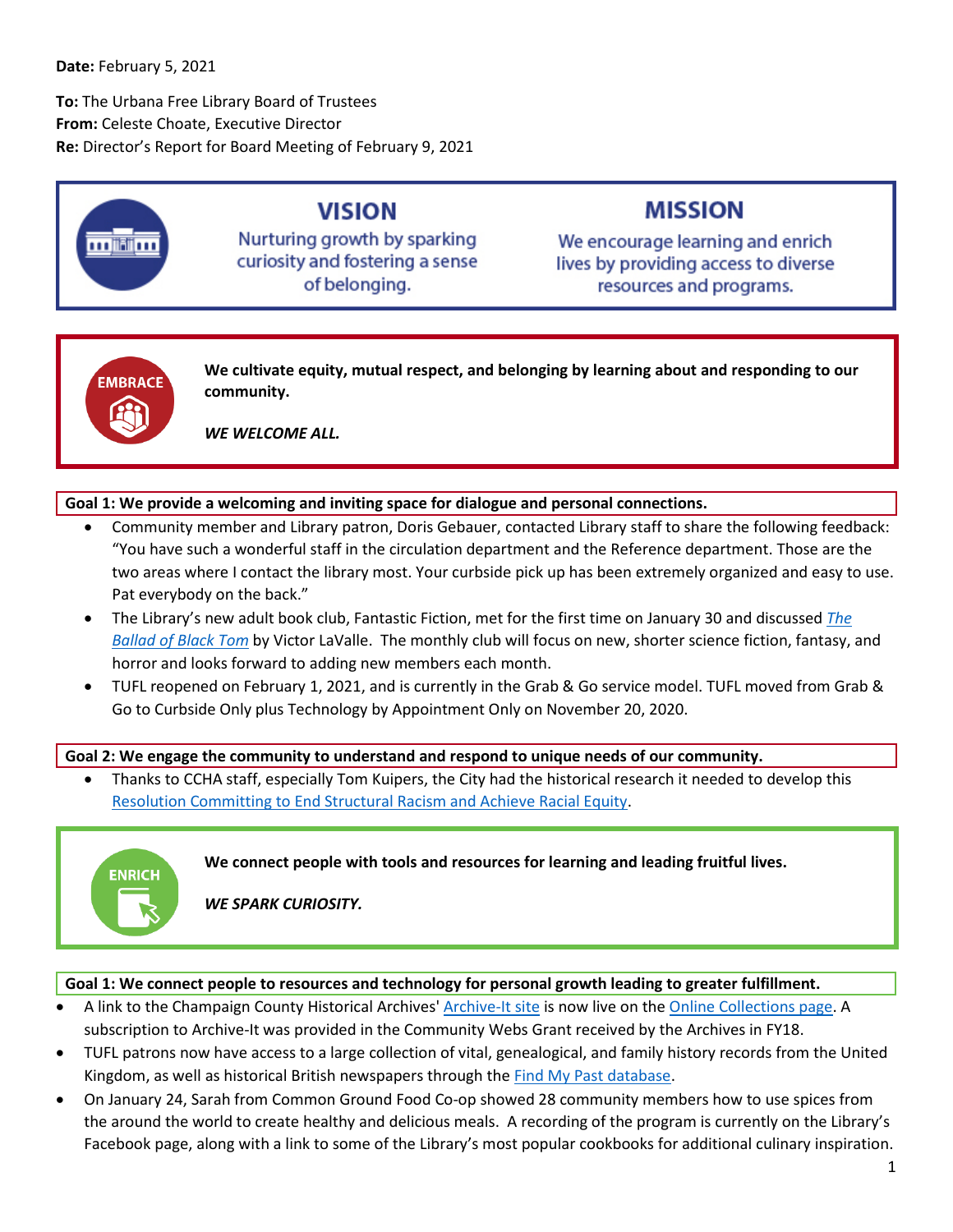Using the [Books and More! Bundles](https://urbanafreelibrary.org/children/parents-teachers) service, patrons checked out 994 items from the children's collection in January.

#### **Goal 2: We expand horizons and facilitate knowledge exchange by offering diverse programs.**

- Teen Online Lab celebrated Black History Month on February 4. Library staff highlighted Black history with a book talk focusing on biographies and nonfiction titles. The book topics ranged from historical events to modern wellknown names, encouraging teens to explore the depth and breadth of Black history.
- Back by popular demand, the Library is again partnering with Riggs Beer Company to host a Valentine's Day Virtual Beer Tasting on February 14. In this month's program, Matt Riggs will lead a tasting of four beers. Samples of the beers can be purchased at Riggs Beer Company in advance, or attendees can enjoy the program without beverages. Along with the tasting, there will be music from members of the swing and jazz group Hot Club of Urbana.
- In celebration of Chinese New Year, community member Natalie Wess will lead children in creating red paper fans at this month's Young Artist's Studio on February 21. A University of Illinois student, Natalie serves on the board of the campus Asian American Association and is the Media Communications Intern at the Asian American Cultural Center.
- Families looking for inside winter activities had multiple program options to choose from in January. In addition to take-home craft kits, families made Melting Snowman Dough on January 23 and created their own puppet friend at Sock Puppets with Sal on January 16. The two craft programs had a combined attendance of over 30 participants, and take-home kits were given to over 225 community members.

**EMPOWE** 



**We help our community thrive by creating connections and working with partners.**

## *WE CONTRIBUTE TO A STRONG SOCIAL FABRIC.*

**Goal 1: We make the community better for all by promoting diversity, equity and inclusion through our collections and programs.**

- On February 5th, Champaign-Urbana's Writers of Oya will celebrate the release of their first book, *Unmasked*, with a virtual reading on the Library's Facebook page. The Writers of Oya, a group moderated by Urbana's Poet Laureate Ashanti Files, encourages middle school girls to use poetry to express themselves. These talented youth will share poetry from their new book with community members.
- Donica Swann, Brian Robertson, and Drew Kenton have volunteered to move our Diversity, Equity, and Inclusion work ahead in an intentional way, beginning with TUFL's partnership with the City on using gender-neutral language. You can find out more about this initiative by taking a look at the City'[s Resolution Regarding the Implementation of](https://urbanaillinois.us/sites/default/files/attachments/Resolution_2021-01-004R_all.pdf)  [Gender-Neutral Language in Official Written and Verbal Communications by the City of Urbana.](https://urbanaillinois.us/sites/default/files/attachments/Resolution_2021-01-004R_all.pdf)

#### **Goal 2: We stimulate connections and partnerships to create a vibrant, engaged community.**

- In celebration of both Black History Month and Women's History Month, the Library will be hosting Black HerStory Slam on March 2. Hosted by Urbana Poet Laureate Ashanti Files, the event features poetry, music, and spoken word performances by women in the community. This program is a joint venture of the Urbana Arts Program, the Urbana-Champaign Independent Media Center, and the Library.
- As part of CCHA's ongoing partnership with the iSchool, students from IS 562 (Administration and Use of Archival Materials) will make appointments to tour the Archives and "Ask an Archivist" about aspects of the profession throughout the month of February. This program helps connect students to CCHA for future practicum, apprenticeship, and internship opportunities.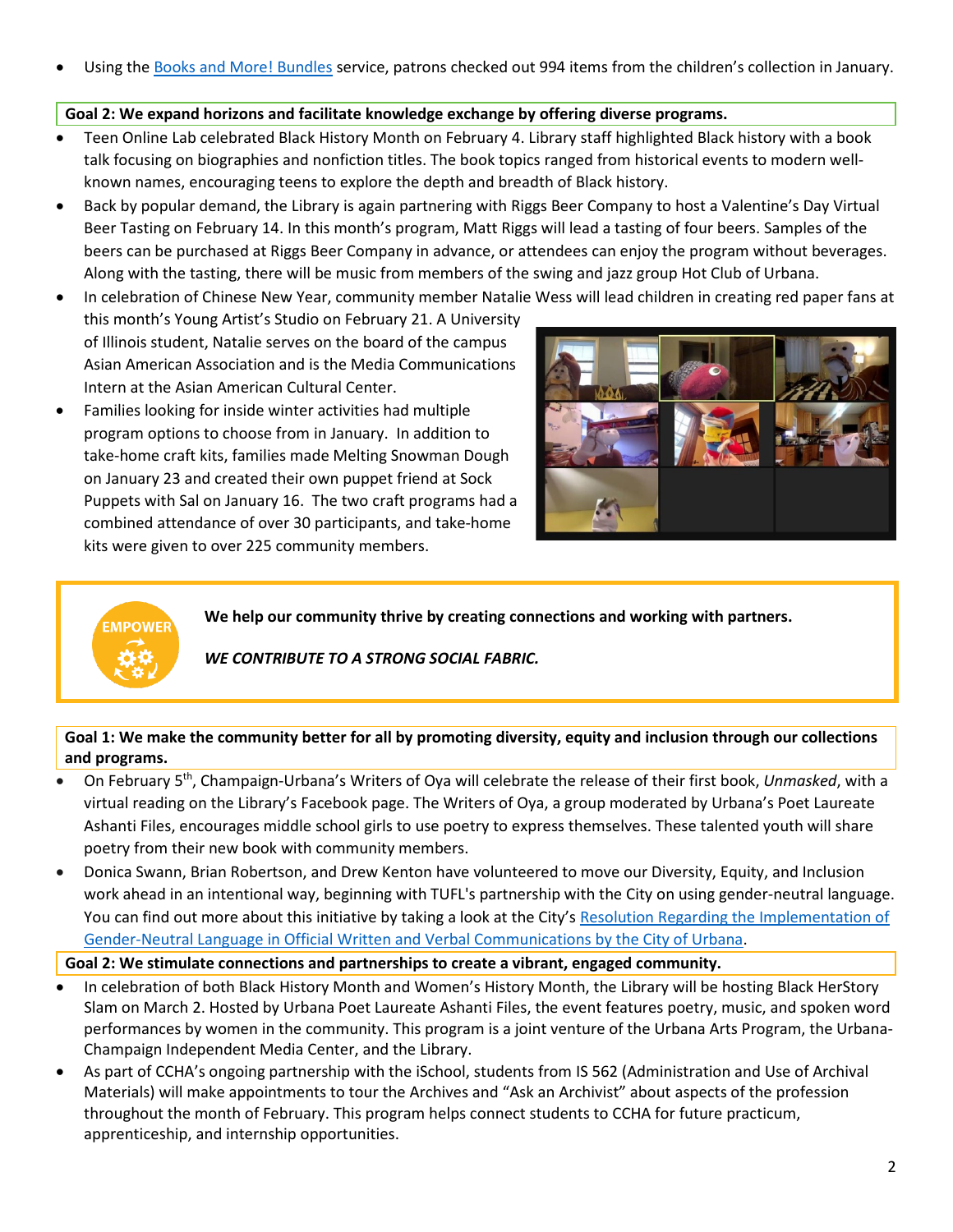

**We are mindful of the wide array of resources needed to serve evolving community needs and are transparent with our operations.**

*WE ARE A STRONG ORGANIZATION.*

#### **Goal 1: We steward our physical and financial resources to allow for growth and sustainability.**

• The City has been exploring options for COVID-19 testing for City staff, and also for the staff of The Urbana Free Library. Starting February 8<sup>th</sup>, we will be using the [BinaxNOW rapid antigen test,](https://www.globalpointofcare.abbott/en/support/product-installation-training/navica-brand/navica-binaxnow-ag-training.html) which delivers results in about 15 minutes, to test all Library employees once per week, with a goal of testing twice weekly in the future. While the rapid tests are slightly less accurate than PCR tests, there is significant value in having timely information so that we can reduce the possibility of spread. These self-administered tests are free from the Champaign Urbana Public Health District and are free to the Library. Specially trained test administrators will supervise the self-administered tests and will record results for the Illinois Department of Public Health.

**Goal 2: We cultivate continuous improvement among Board and staff members to create increased engagement, satisfaction, and retention.**

- On January 21, Donica Swann attended "Project Management and Workflow for Digitization Projects" thanks to a scholarship from the Illinois State Historical Records Advisory Board. The practical knowledge gained at this workshop will help Archives staff plan for and implement medium and large-scale digitization projects, as well as start to develop a Library-wide digital preservation plan.
- Archives Librarian, Sara Bennett, attended the Internet Archive's 2020-in-Review open call with the Director of Web and Data Services at the Internet Archive. The Archives will use information gained from the session to better develop TUFL's web archives.



**Look here for additional information and action item details that are outside of the scope of the strategic plan.**

## **Requested FY21 Budget Amendments:**

A transfer has been made between two general fund lines to cover the expense of new recruiting software access.

- Subtract \$225 from 80280801 52907 Credit Card and Bank Fees. New total = \$5907
- Add \$225 to 80280801 52904 Recruiting Expenses. New total = 725

If the Board approves Resolution 2021-01 to accept gifts, the Administrative Team proposes designating the \$78,000 in unrestricted gifts received from the estate of an anonymous donor to the Library Trust Fund:

- Add \$78,288.43 to Donations/Contributions/Gifts revenue line 810-46300
- Add \$78,288.43 to Admin Gifts/Other Library Materials expense line 81080831-51990

The Friends of The Urbana Free Library support a staff request to begin a new collection of VOX book/audiobooks for the youth collection using funds from books sold on Amazon.com and Etsy. We will not be spending as much as budgeted for furniture for the historic reading rooms, and the Friends are comfortable reallocating \$4,500 from the budgeted furniture expenses to begin this new collection.

- Add \$4,500 to
- 82207-BOOK CHILDREN BOOK SALE MONEY EXPENSE [81080833 51801 | library books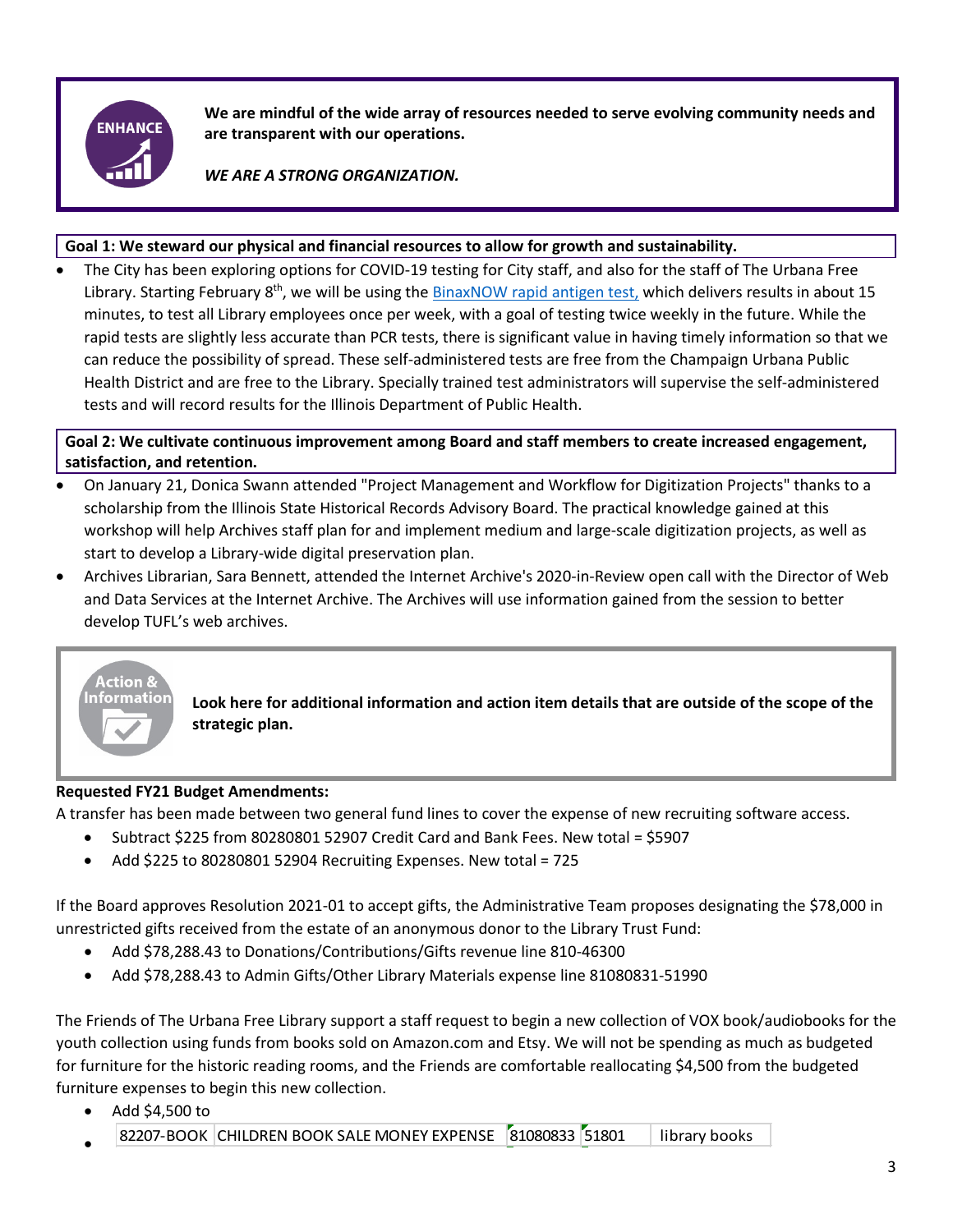| Subtract \$4,500 from |                                   |                |  |                  |  |
|-----------------------|-----------------------------------|----------------|--|------------------|--|
|                       | 82205-BOOK CAFE BOOK SALE EXPENSE | 80280805 51420 |  | office furniture |  |

#### **Policy Updates:**

This month, we are bringing forward an updated Public Posting Policy, formerly the Posted Advertising Policy. After a conversation with the American Library Association's Office of Intellectual Freedom, we made revisions to this policy to make it accurately reflect the display space that is available for the public, and also to accurately reflect what types of items the Library will post to ensure we are in compliance with the *Library Bill of Rights*. We ask that the Board approve this updated policy, which we believe gives clarity to members of the community about using the Library's public posting areas and allows for flexibility when the Library wishes to use those spots for Library promotion.

| <b>Library eNewsletters:</b>         |                                                     |  |  |
|--------------------------------------|-----------------------------------------------------|--|--|
| February News & Events:              | February Youth & Teen: https://conta.cc/39qAm2j     |  |  |
| https://conta.cc/2KZmrXK             |                                                     |  |  |
| <b>February Archives Newsletter:</b> | Building reopening eBlast: https://conta.cc/39Uu9uv |  |  |
| https://conta.cc/3abYHlw             |                                                     |  |  |

#### **Other Library News:**

#### **Five things in the arts this month: January 2021:**

[http://www.smilepolitely.com/arts/five\\_things\\_in\\_arts\\_this\\_month\\_january\\_2021/](http://www.smilepolitely.com/arts/five_things_in_arts_this_month_january_2021/)

**The Top Things to Do in January in Champaign-Urbana:** [https://www.chambanamoms.com/2021/01/09/january](https://www.chambanamoms.com/2021/01/09/january-things-to-do-champaign-urbana/)[things-to-do-champaign-urbana/](https://www.chambanamoms.com/2021/01/09/january-things-to-do-champaign-urbana/)

#### **Kids learn to DJ at January 24th Young Artist's Studio:**

[https://www.smilepolitely.com/splog/kids\\_learn\\_to\\_dj\\_at\\_january\\_24th\\_young\\_artists\\_studio/](https://www.smilepolitely.com/splog/kids_learn_to_dj_at_january_24th_young_artists_studio/)

#### **Pick up your free family craft kit from the Urbana Free Library**

[https://www.smilepolitely.com/splog/pick\\_up\\_your\\_free\\_family\\_craft\\_kit\\_from\\_the\\_urbana\\_free\\_library/](https://www.smilepolitely.com/splog/pick_up_your_free_family_craft_kit_from_the_urbana_free_library/)

## **What's Open and Closed for Family Fun in Champaign-Urbana:** [https://www.chambanamoms.com/2021/01/26/open](https://www.chambanamoms.com/2021/01/26/open-closed-champaign-urbana-family-fun/)[closed-champaign-urbana-family-fun/](https://www.chambanamoms.com/2021/01/26/open-closed-champaign-urbana-family-fun/)

#### **Celebrating the Chinese New Year and Lunar New Year in Champaign-Urbana:**

<https://www.chambanamoms.com/2021/01/26/lunar-chinese-new-year-champaign-urbana/>

#### **Zoom learning with Crass Stitching and how I found my stitch fix and more:**

[http://www.smilepolitely.com/arts/zoom\\_learning\\_with\\_crass\\_stitching\\_and\\_how\\_i\\_found\\_my\\_stitch\\_fix/](http://www.smilepolitely.com/arts/zoom_learning_with_crass_stitching_and_how_i_found_my_stitch_fix/)

# **Coronavirus response – Area libraries reopening their doors:** [https://www.news-](https://www.news-gazette.com/coronavirus/coronavirus-response-area-libraries-reopening-their-doors/article_bd31c48e-4b83-5bcb-b1d6-0a6af8455c9e.html)

[gazette.com/coronavirus/coronavirus-response-area-libraries-reopening-their-doors/article\\_bd31c48e-4b83-5bcb](https://www.news-gazette.com/coronavirus/coronavirus-response-area-libraries-reopening-their-doors/article_bd31c48e-4b83-5bcb-b1d6-0a6af8455c9e.html)[b1d6-0a6af8455c9e.html](https://www.news-gazette.com/coronavirus/coronavirus-response-area-libraries-reopening-their-doors/article_bd31c48e-4b83-5bcb-b1d6-0a6af8455c9e.html)

**Libraries start to reopen buildings to public:** <https://www.wcia.com/news/libraries-start-to-reopen-buildings-to-public/>